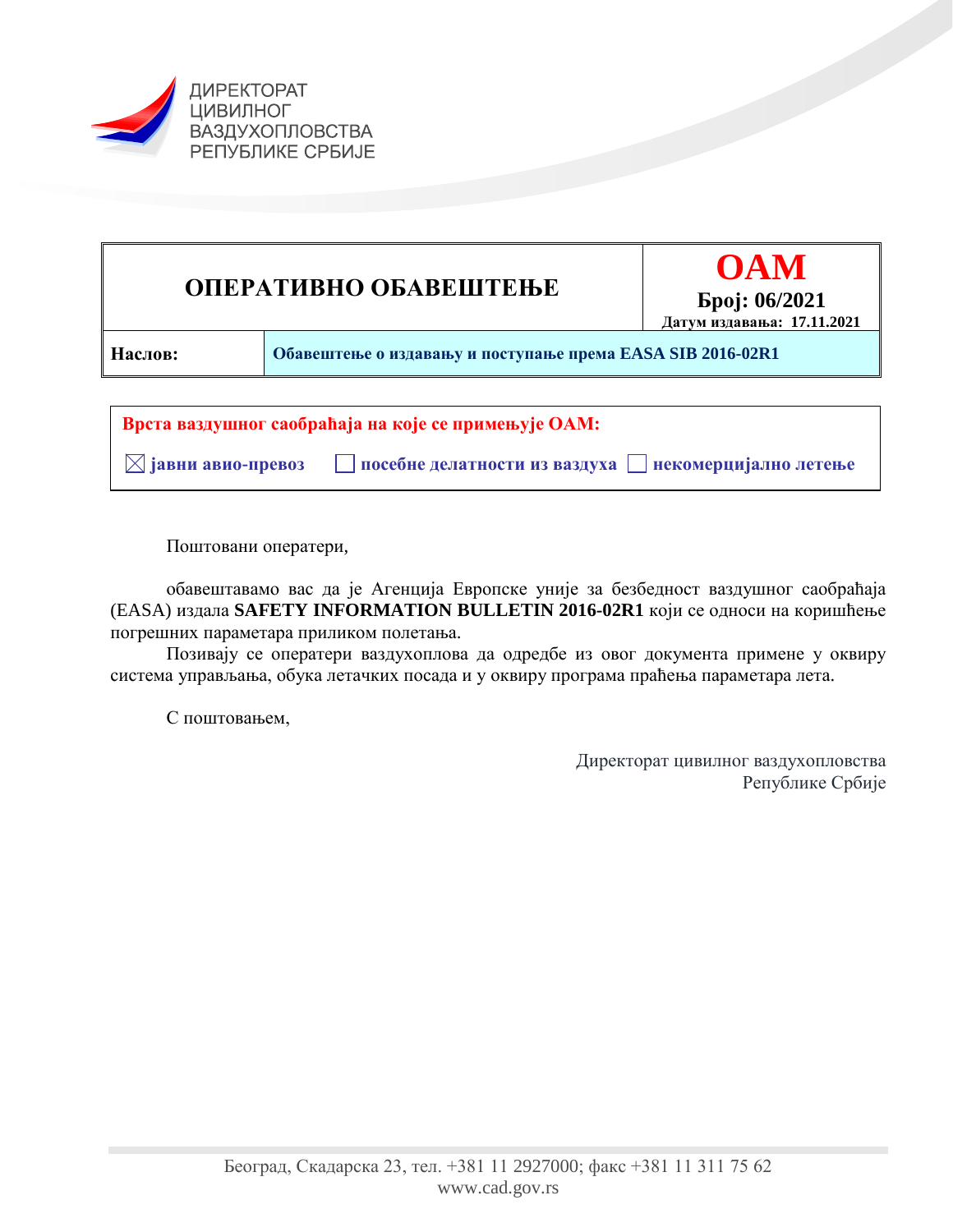

# **Safety Information Bulletin Operations SIB No.: 2016-02R1 Issued: 06 September 2021**

# **Subject: Use of Erroneous Parameters at Take-off**

### **Revision:**

This SIB revises EASA SIB 2016-02 dated 16 February 2016.

#### **Ref. Publications:**

- United States National Air & Space Administration (NASA) Study [NASA/TM-2012-216007](http://human-factors.arc.nasa.gov/publications/NASA_TM2012-216007.pdf) "Performance Data Errors in Air Carrier Operations: Causes and Countermeasures" dated June 2012.
- Australian Transport Safety Bureau Research and Analysis Report [AR-2009-052](https://www.atsb.gov.au/publications/2009/ar2009052.aspx) "Take-off Performance Calculation and Entry Errors - A Global Perspective" dated 24 January 2011.
- Laboratory of Applied Anthropology, on behalf of Bureau d'Enquêtes et d'Analyses pour la sécurité de l'aviation civile and Directorate General for Civil Aviation France [DOC AA 556/2008](http://www.bea.aero/etudes/use.of.erroneous.parameters.at.takeoff/use.of.erroneous.parameters.at.takeoff.pdf) "Use of erroneous parameters at take-off" dated May 2008.
- Commission Regulation (EU) [965/2012](https://eur-lex.europa.eu/LexUriServ/LexUriServ.do?uri=OJ:L:2012:296:0001:0148:EN:PDF) dated 05 October 2012, annex V, subpart SPA.EFB.
- [European Operators Flight Data Monitoring forum \(EOFDM\):](https://www.easa.europa.eu/domains/safety-management/safety-promotion/european-operators-flight-data-monitoring-eofdm-forum)
	- Working Group A: "Review of Accident Precursors" and
	- Working Group B: "Guidance for the implementation of FDM precursors".

### **Applicability:**

Competent authorities, operators, flight crews.

#### **Description:**

The investigation reports and studies related to several accidents and serious incidents worldwide have highlighted the use of erroneous mass or take-off performance data as a safety issue of general concern and not specific to any aircraft type.

This SIB focuses mainly on errors of flight crew when entering data in the Electronic Flight Bag (EFB) or Flight Management System (FMS) during the flight preparation phase. The main contributing human factors to such errors are time pressure and task interruptions, with the consequences being take-off initiation without adequate thrust, or attempted rotation at an airspeed which is too low for the actual aircraft mass/take-off configuration, or with insufficient runway length remaining. In most of some the cases investigated, flight crew had entered inadequate values related to take-off mass, safety speed values or target take-off thrust into the FMS in relation to the runway in use.

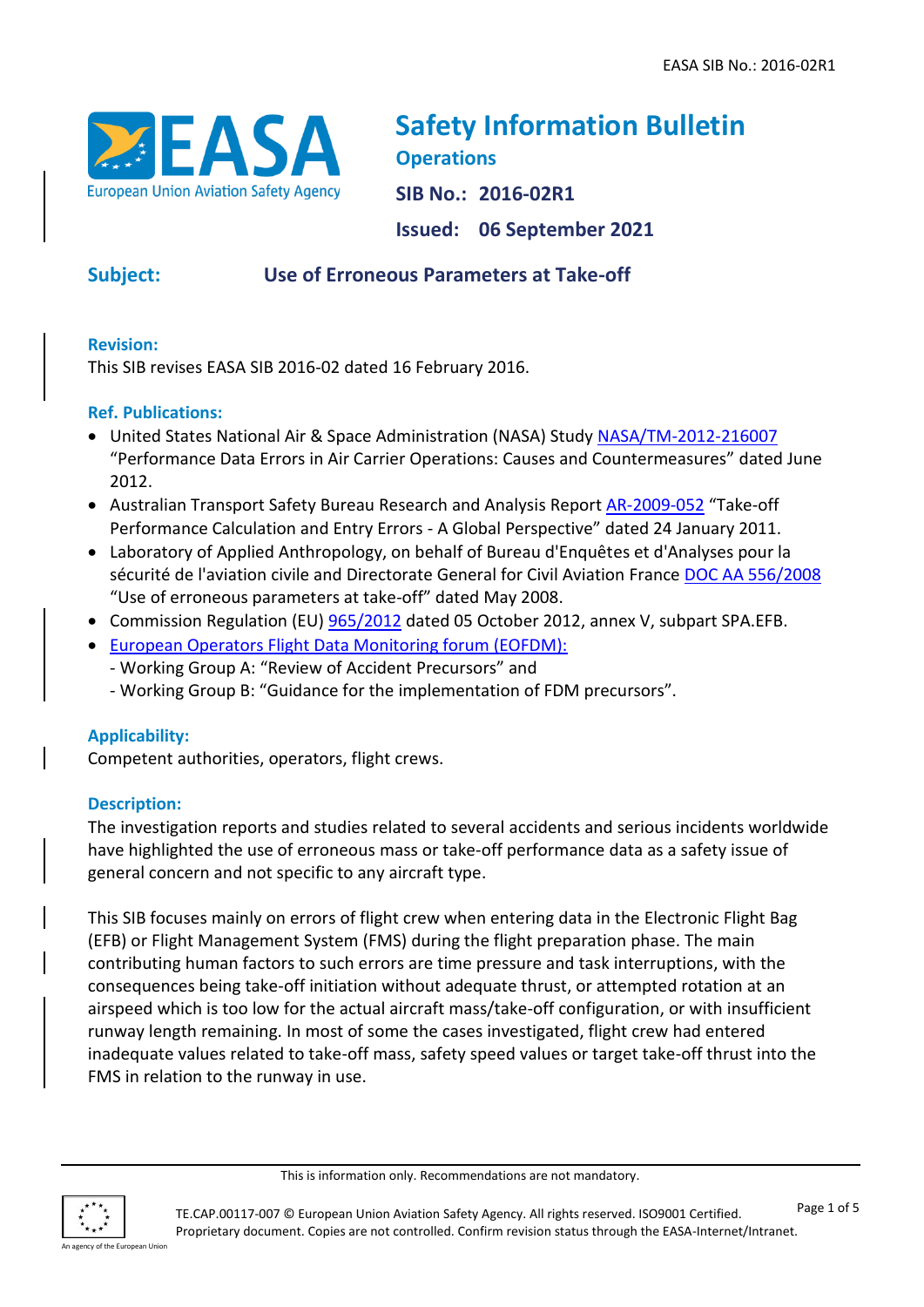The consequences of these erroneous data entries included tail strikes, collisions with obstacles, runway overruns following an aborted take-off and, in the most severe situations, the loss of the aircraft.

Calculating take-off performance data and entering this data into the FMS involves number of steps that create potential for errors. The following list provides examples of common errors identified in relevant investigation reports and available safety studies (see Ref. Publications):

- the Zero Fuel Mass is inadvertently used (in EFBs, flight dispatch computers, FMS, etc.) instead of the Actual Take Off Mass in calculating performance data; an incorrect value is selected from the load sheet or take-off data card;
- the aircraft mass is incorrectly calculated, transcribed or transposed into an aircraft system or when referencing performance manuals;
- the Centre of Gravity (CG) value is incorrectly transcribed or calculated;
- take-off reference (V) speeds are incorrectly calculated, transcribed or transposed when manually entered into FMS or aircraft systems;
- aircraft data from a previous flight is used to calculate the take-off reference (V) speeds;
- take-off performance parameters are not updated as a result of a change in operational conditions, for example, a change in the active runway or condition (wet, contaminated, etc.), departure from a runway intersection, change in the wind conditions, ambient temperature, temporary runway length restrictions, etc.;
- wrong performance charts are used;
- the wrong table or column/row is inadvertently selected in the performance charts;
- an incorrect value is used when referencing the performance charts;
- an error is made when converting values into the required unit of measurement;
- wrong slats/flaps setting is used compared to the calculated take-off performance.

Whilst the vast majority of errors are detected and corrected by the involved personnel at the time, it is likely that other events have occurred but were not reported, either because they were uneventful or because the issue was not identified by the flight crew during the take-off or through the Flight Data Monitoring (FDM) programme. It is therefore important that this safety issue is monitored more closely and that operators collect more data in order to gain better awareness and understanding of the frequency and potential severity of these events, as well as to monitor associated trends and to assess the effectiveness of any remedial action.

The purpose of this SIB, in conjunction with procedures and guidance provided by the aircraft manufacturers, is to:

- raise flight crews, operators and competent authorities' awareness of the specific hazard;
- provide recommendations to operators on the completion of a specific safety risk analysis and assessment related to this issue, in order to assess the effectiveness of mitigations in place and determine the need for additional or alternative action(s);
- provide recommendation on training items to be emphasised during flight crew initial and recurrent training to increase awareness on the issue; and
- provide recommendations on the use of the FDM programme to identify precursor events.

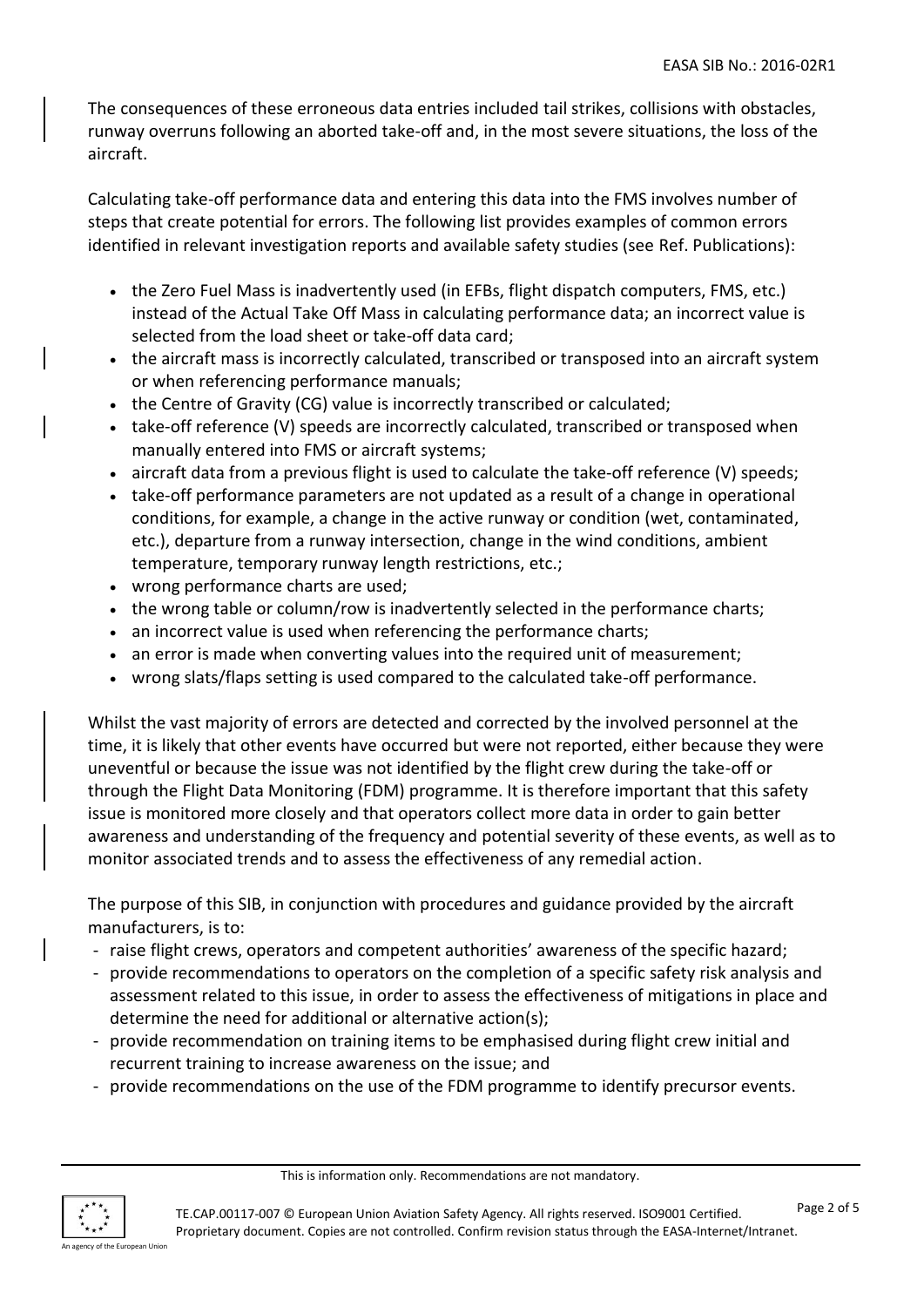Analysis of EASA's 2015 "survey on erroneous take-off parameters" suggests that implementing even a few specific FDM event algorithms or measurement algorithms could help to improve the detection of related events and assess their frequency and severity. The notions of FDM events (also designated as 'exceedance detection') and FDM measurement (also designated as 'all-flights measurement') are explained in Part-ORO, AMC1 ORO.AOC.130 and GM1 ORO.AOC.130.

FDM can be used to systematically detect indications of insufficient take-off performance. Once a take-off showing insufficient performance is detected by the FDM software, the operator can request a report by the flight crew (under the agreed procedure for the prevention of disclosure of crew identity) and analyse this event to determine whether it was caused by erroneous take-off parameter entries or by other factors. FDM can also help operators in assessing the frequency and severity of events related to this issue as part of their established safety risk management processes, and consequently, to evaluate the effectiveness of the risk mitigations put in place in their organisation.

EOFDM has proposed several methods for monitoring take-off performance with FDM. In particular, the "FDM precursors" listed below are considered relevant. The survey conducted by EASA in 2021 suggests that those precursors could be implemented by the majority of operators.

- *RE01 — Incorrect Performance Calculation (Indirect indications e.g. change of thrust setting during take-off roll or excessive difference between Flex. Temperature and Outside Air temperature at take-off)*
- *RE05 — Slow Acceleration (during the take-off roll)*
- *RE07 — Late Rotation (e.g. start of rotation after the rotation speed - VR)*
- *RE08 — Slow Rotation*
- *(e.g. excessive duration of the rotation to take off or too low pitch rate during the rotation to take off)*
- *LOC08 — CG out of limits (e.g. CG position not consistent with longitudinal trim setting)*

Note 1: The programming of some of these FDM precursors may require recording or computing flight parameters that are not readily available, as well as designing new FDM event or measurement algorithms. However, several of the FDM precursors listed here above need to be implemented to achieve effective monitoring of the take-off performance.

Based on the publications referenced in this SIB, the possible mitigation elements that can be implemented are the following:

1. Adequate flight crew procedures and training related to take-off parameter calculation, verification methods, common errors, contributing factors and error trapping.

Note 2: Two independent calculations should be performed, as stated in AMC5 -SPA.EFB.100(b)(3), when using a performance and/or a mass and balance applications on an EFB. This means that each crew member should perform the whole calculation instead of a single calculation crosschecked by the other crew member, the results being cross-checked before further use. Independent calculations are a way to reduce the chances of accepting erroneous data.

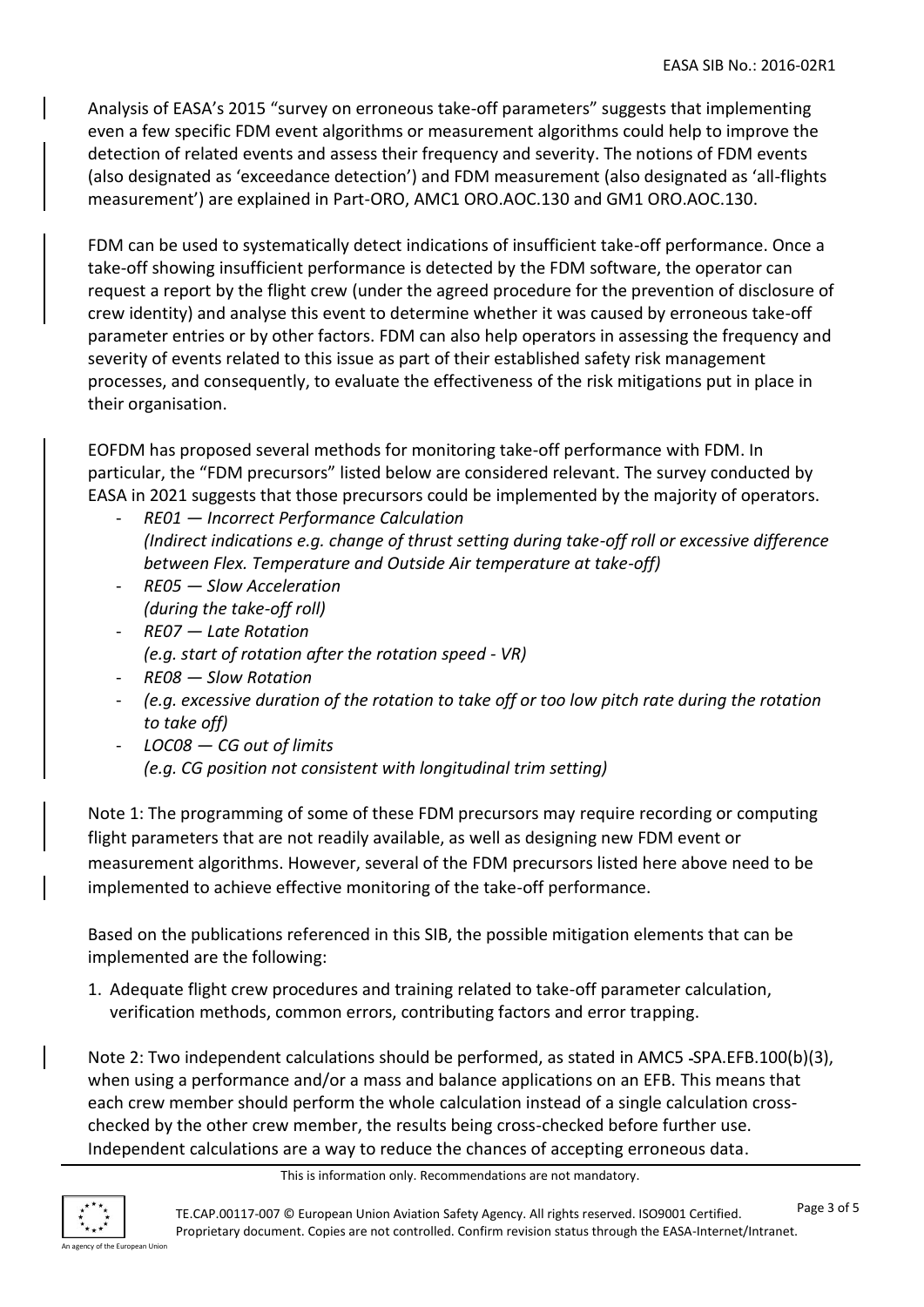- 2. Flight crew training related to the identification of inadequate take-off performance and the initiation of appropriate actions. This training should, if possible, include de-identified information and examples stemming from the FDM programme and flight crew reports.
- 3. Aircraft systems software performing automated gross error checks of values entered and computed. Some examples:
	- Electronic cross check or uploading between FMS and EFB Performance / Mass & Balance (M&B) application.
	- Electronic cross check between EFBs Performance / M&B application.
	- Electronic cross check between QFU (Q-code for Magnetic Heading of a Runway)/intersection in FMS and real take-off position.
	- Tail strike protection through flight controls.
	- Additional barriers on data insertion in the FMS and/or EFB Performance / M&B application (automatic data insertion, consistency checks, cross checks, etc.).
	- On board M&B computation.
	- On board system to detect that the remaining runway is insufficient for an aborted take-off.
	- Electronic cross check between flaps selected for calculations and real flaps position at takeoff.
	- Integrated software taking into account contextual information such as crew planning (origin and destination for performance calculations), total mass of the aircraft, fuel mass used for flight planning and for load sheet, etc.

This SIB is revised to amend the "Description" and "Recommendation(s)" sections, in order to reflect the latest developments in the FDM programme.

At this time, the safety concern described in this SIB is not considered to be an unsafe condition that would warrant Safety Directive (SD) action under Commission Regulation (EU) [965/2012,](https://eur-lex.europa.eu/LexUriServ/LexUriServ.do?uri=OJ:L:2012:296:0001:0148:EN:PDF) Annex II, ARO.GEN.135(c).

### **Recommendation(s):**

**Management system:** EASA recommends that operators consider the risk related to the use of erroneous take-off parameters. A dedicated safety risk analysis and assessment should be conducted to evaluate, if the procedures in place are adequate, or if additional/alternative mitigations should be defined. In particular, the following scenarios should be analysed with respect to the probability of:

- using wrong reference data for computerised performance calculation;
- making errors in mass and balance or take-off performance calculation;
- incorrect entry of data into avionic systems (e.g. incorrect entry into the FMS);
- incorrect loading of the aircraft;
- using erroneous weather/runway data; and
- inefficient cross-checking between flight crew.

Note 3: The effects of workload, distraction, time pressure and fatigue should be considered, when studying the scenarios above.